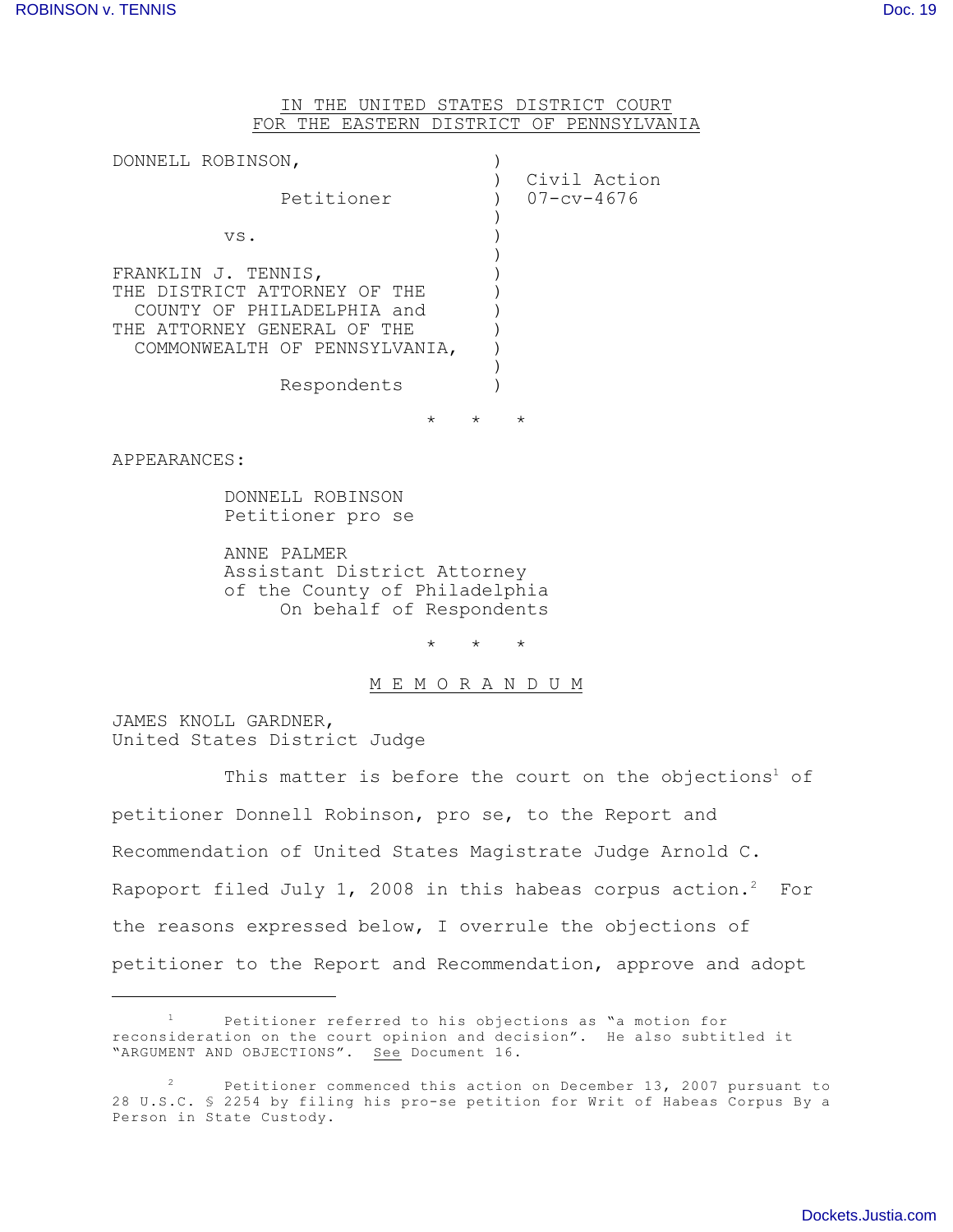the Report and Recommendation, dismiss the petition for habeas corpus without a hearing, and direct the Clerk of Court to mark this matter closed for statistical purposes.

Because petitioner has not met statutory requirements to have his case heard, and no reasonable jurist could find this procedural ruling debatable, and because petitioner fails to demonstrate denial of a constitutional right, a certificate of appealability is denied. See Slack v. McDaniel, 529 U.S. 473, 484, 120 S.Ct. 1595, 1603-1604, 146 L.Ed.2d 542, 554-555 (2002).

When objections to a report and recommendation of a magistrate judge are filed, I am required to make a de novo determination of those portions of the report, findings or recommendations to which there are objections. 28 U.S.C. § 636(b)(1); E.D.Pa.R.Civ.P. 72.1(IV)(b). Furthermore, district judges have wide latitude regarding how they treat recommendations of the magistrate judge. See United States v. Raddatz, 447 U.S. 667, 100 S.Ct. 2406, 65 L.Ed.2d 424 (1980).

Indeed, by providing for a de novo determination, rather than a de novo hearing, Congress intended to permit a district judge, in the exercise of his or her sound discretion, the option of placing whatever reliance the court chooses to place on the proposed findings and conclusions made by the magistrate judge. I may accept, reject or modify, in whole or in part, any of those findings or recommendations. Raddatz, supra.

Petitioner raises three objections: First, petitioner seeks an evidentiary hearing to determine whether his trial counsel was ineffective because he abandoned petitioner after

 $-2-$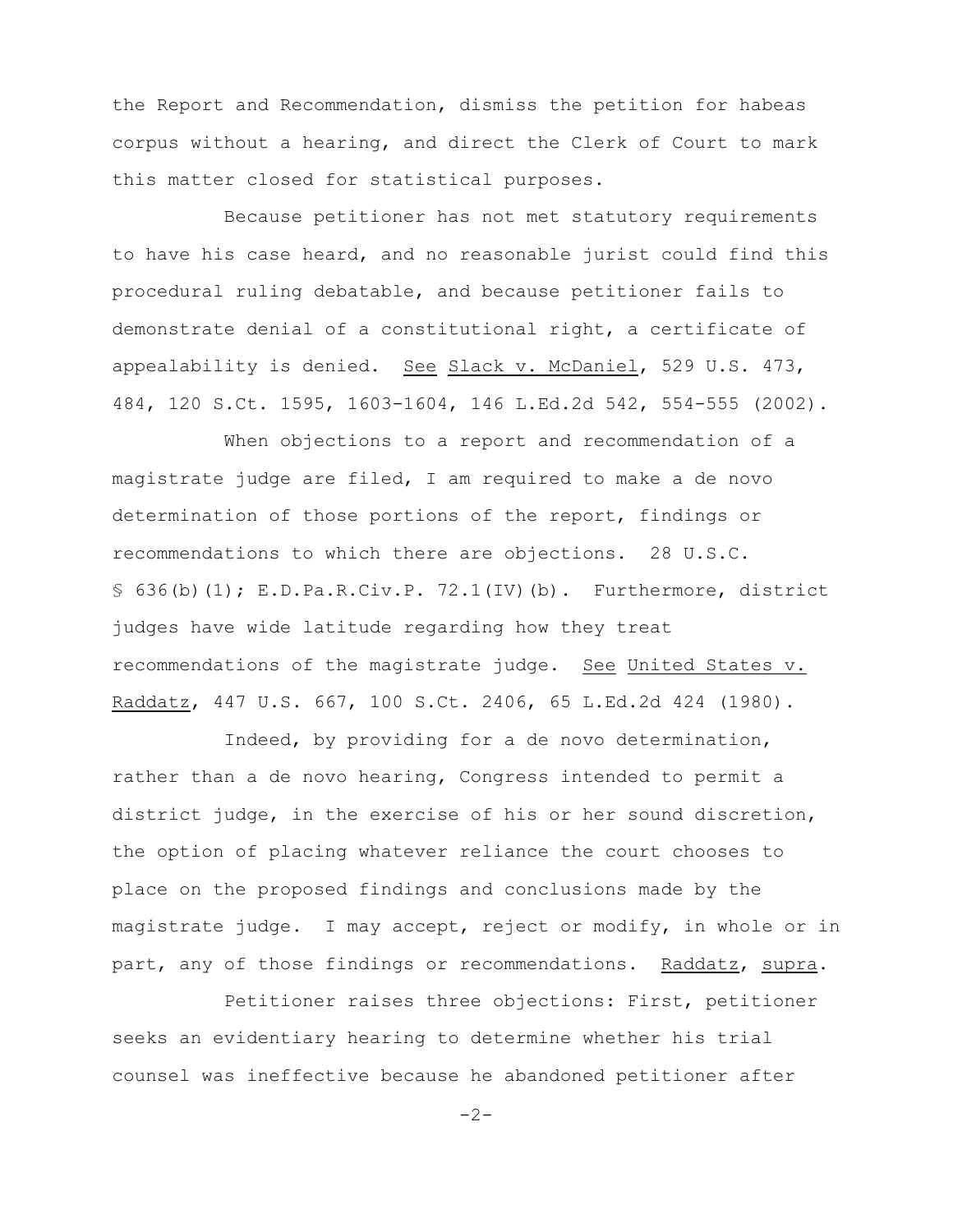sentencing by failing to file a direct appeal. Second, petitioner asserts that the appellate attorney appointed by the court to represent him in his direct appeal abandoned him by failing to provide plaintiff with a copy of the brief filed by appellate counsel pursuant to Anders v. California, 386 U.S. 738, 87 S.Ct. 1396, 18 L.Ed.2d 493 (1967). Third, petitioner contends that a different attorney appointed by the court to represent him in his Pennsylvania Post Conviction Relief Act ("PCRA") petition was ineffective for failing to raise a meritorious claim.

As a preliminary matter, respondents contend that petitioner's objections are inadequate because they are unsupported by discussion or citation to applicable federal authority. Furthermore, respondents aver that the petition should be dismissed for the reasons expressed in the Report and Recommendation ("R&R").

Specifically, respondents contend that petitioner's claim of ineffective assistance of trial counsel is unexhausted and procedurally defaulted because petitioner did not properly present his claim of abandonment in the state courts. Moreover, respondents aver that petitioner's response to the Anders brief demonstrates that petitioner was provided with a copy of the brief. Finally, respondents contend that ineffectiveness of state post-conviction counsel is not a ground for federal habeas relief.

Upon review of the R&R, together with de novo review of this matter, I conclude that the R&R correctly determines that petitioner's federal habeas corpus petition should be denied.

 $-3-$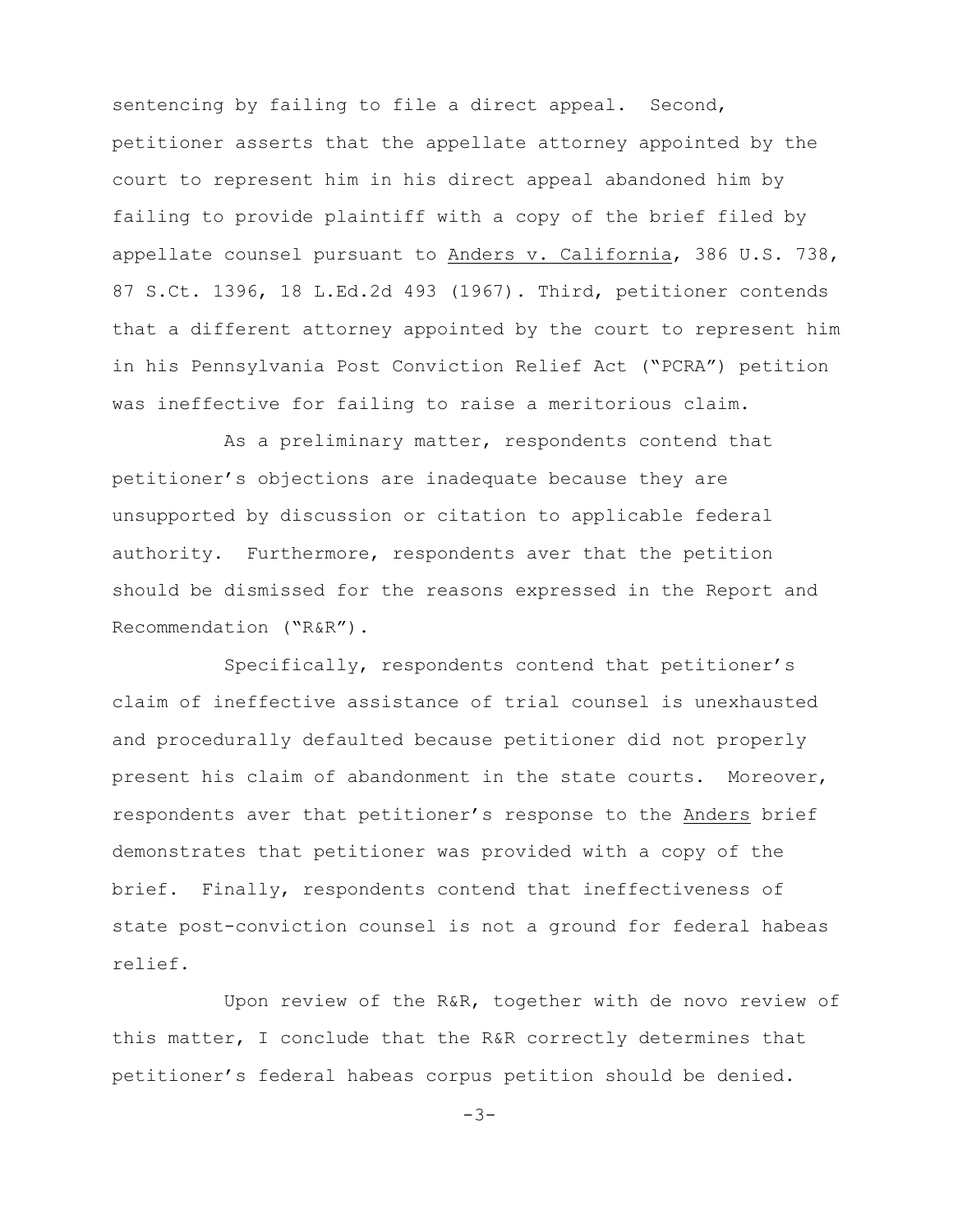Initially, petitioner contends that his trial counsel was ineffective because he abandoned petitioner after sentencing by failing to file a direct appeal, and he seeks an evidentiary hearing on the issue. However, this objection is merely a restatement of petitioner's federal habeas corpus claim.

For reasons articulated by Magistrate Judge Rapoport in the R&R, I agree that the claim is unexhausted and procedurally defaulted and that petitioner makes no showing of cause and prejudice or a miscarriage of justice to overcome the default. Accordingly, I do not reach the merits of this claim, and no evidentiary hearing is warranted.

However, even assuming that petitioner had exhausted his claim of ineffective assistance of trial counsel, the record establishes that he was not prejudiced by his trial counsel's failure to file an appeal, and therefore no federal habeas relief would be warranted. Specifically, the record demonstrates that petitioner's direct appeal rights were reinstated nunc pro tunc; he was appointed new appellate counsel; he filed a response to appellate counsel's Anders brief; and the Superior Court of Pennsylvania reached the merits of his claims. See Commonwealth v. Robinson, No. 3553 Eastern District Appeal 2002, at 9 (Pa.Super. Mar. 23, 2004).

Moreover, petitioner does not argue that but for trial counsel's ineffectiveness or abandonment, the result of his direct appeal would be different. See Strickland v. Washington, 466 U.S. 668, 693-964, 104 S.Ct. 2052, 2067-2068, 80 L.Ed.2d 674,

 $-4-$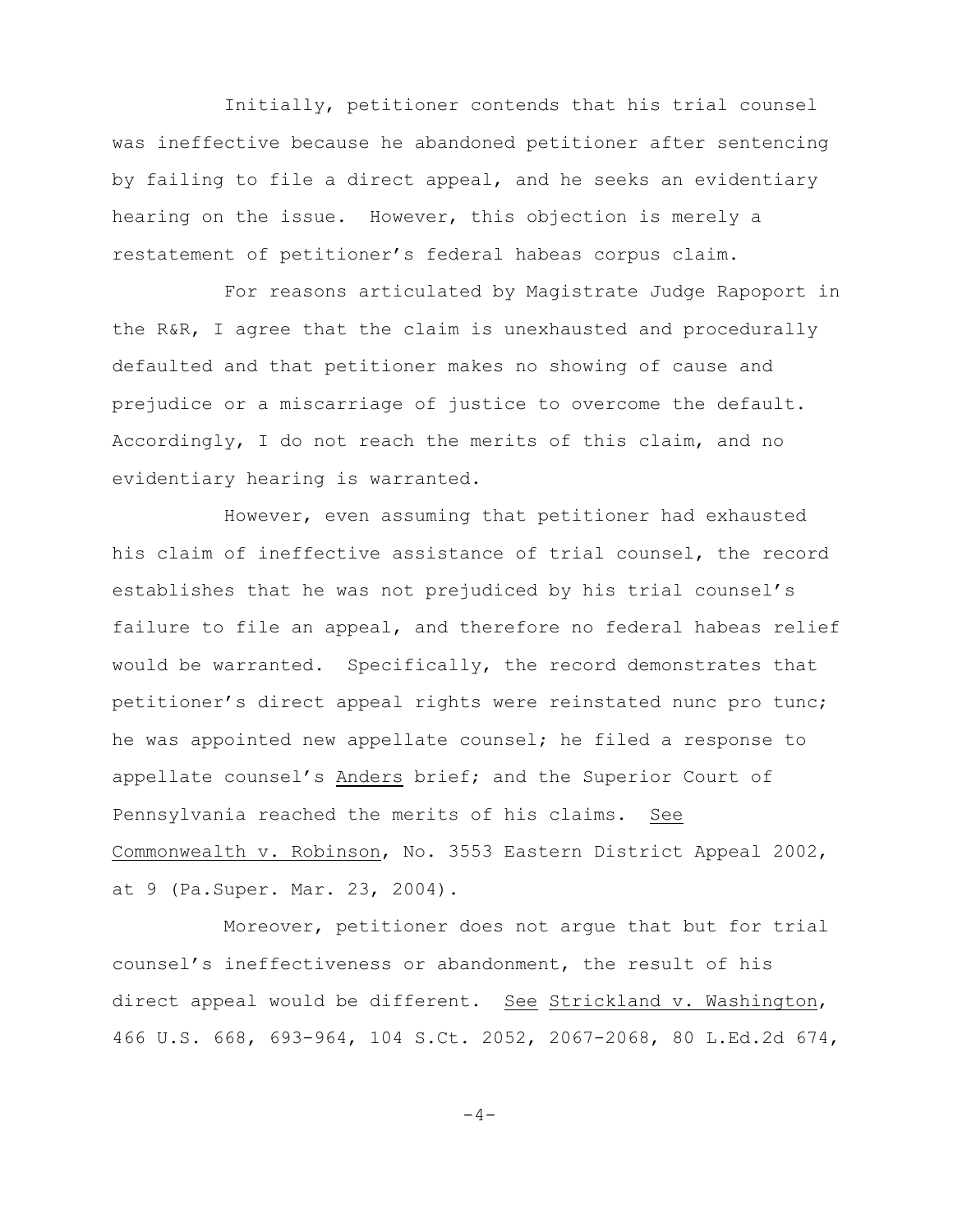697-698 (1984). Therefore, I would conclude that he is not entitled to relief.

Next, petitioner argues that he was abandoned by the court-appointed appellate attorney who represented him in his direct appeal. However, it is unclear whether petitioner's objection asserts that he did not receive a copy of appellate counsel's Anders brief or that he was not provided adequate time to prepare a pro-se response. Nonetheless, the record clearly demonstrates that appellate counsel provided petitioner with a copy of the Anders brief and that petitioner drafted a pro-se response advancing three arguments, two of which were raised in appellate counsel's Anders brief.

Furthermore, the Superior Court of Pennsylvania concluded that petitioner's appellate counsel complied with the Anders requirements. The Superior Court enumerated those requirements as follows:

> [c]ounsel must: (1) petition the court for leave to withdraw stating that after making a conscientious examination of the record, counsel has determined the appeal would be frivolous; (2) file a brief referring to any issues that might arguably support the appeal, but which does not resemble a no-merit letter; and (3) furnish a copy of the brief to the defendant and advise him of his right to retain new counsel, proceed pro se, or raise any additional points he deems worthy of this court's attention.

Robinson, No. 3553 Eastern District Appeal 2002, at 3-4 (citing Anders, 386 U.S. 738, 87 S.Ct. 1396, 18 L.Ed.2d 493;

 $-5-$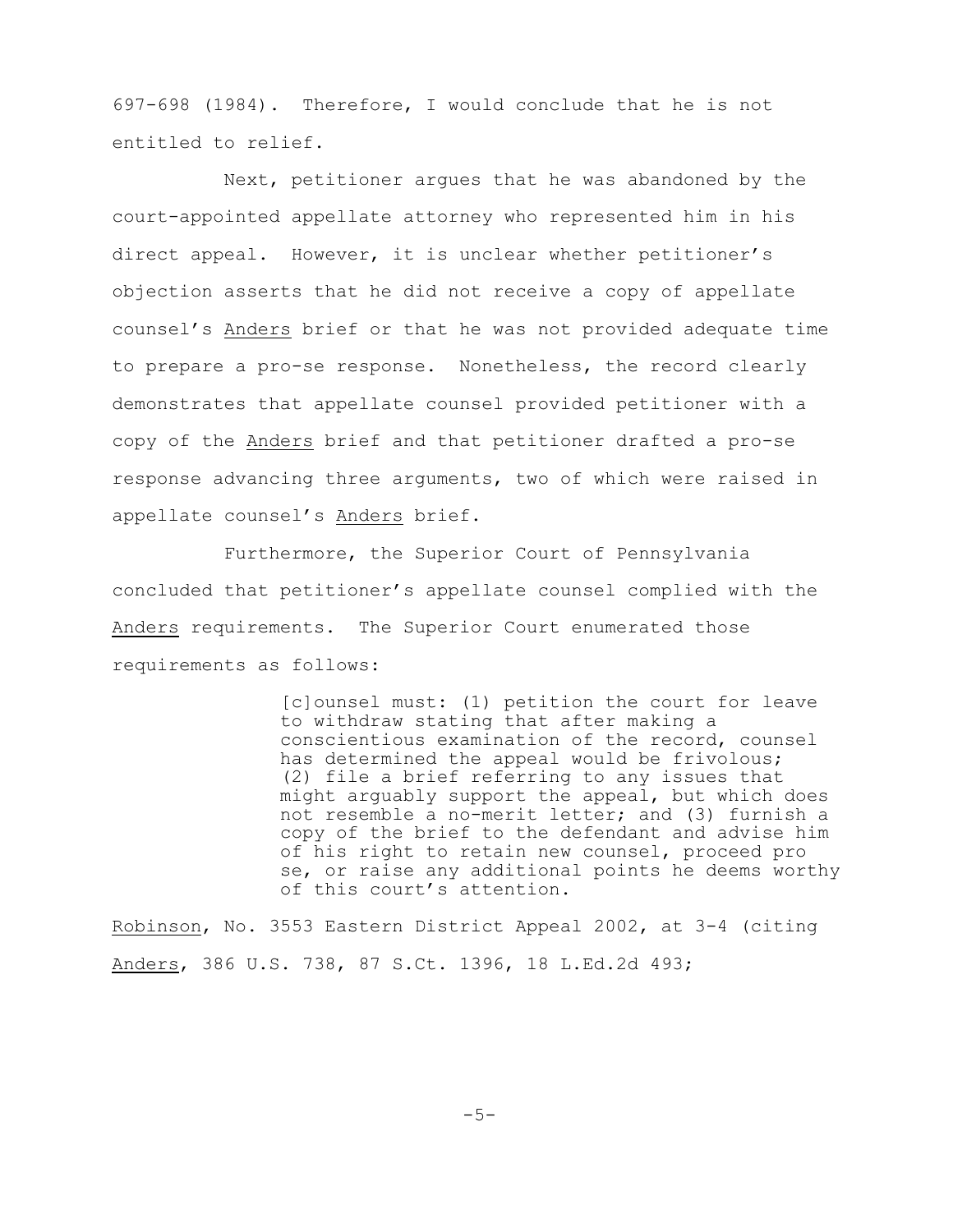Commonwealth v. McClendon, 495 Pa. 467, 434 A.2d 1185 (1981) (abrogated by Commonwealth v. Santiago, 602 Pa. 159, 978 A.2d 349  $(2009)^{3})$ ).

In addition, the Superior Court reached the merits of all claims set forth in petitioner's pro-se filing and issues raised by the Anders brief, and affirmed petitioner's sentence. Robinson, No. 3553 Eastern District Appeal 2002, at 9. Accordingly, I agree with Magistrate Judge Rapoport's conclusion that the Superior Court properly identified and applied the Anders requirements and that petitioner demonstrates no unreasonable application of those requirements.

Finally, it appears that petitioner's third objection challenges Magistrate Judge Rapoport's recitation of the procedural history and not his proposed findings or recommendations. I construe petitioner's argument as an assertion that his court-appointed PCRA attorney was ineffective for failing to raise a meritorious claim in petitioner's amended PCRA petition, which was dismissed without an evidentiary hearing for failure to raise any claim of merit. See Commonwealth v. Robinson, No. 1206 EDA 2006, at 3 (Pa.Super. Jan. 8, 2007).

However, petitioner's argument fails because he did not raise this objection in his original federal habeas corpus

 $\frac{3}{1}$  In Commonwealth v. Santiago, the Supreme Court of Pennsylvania made a significant adjustment regarding the required contents of an Anders brief in Pennsylvania. 602 Pa. at 179, 978 A.2d at 361. The court noted, however, that the procedure set forth would be applied prospectively to "briefs in cases where the briefing notice is issued after the date of the filing of this Opinion." Id. Accordingly, this decision has no bearing on the issue before this court.